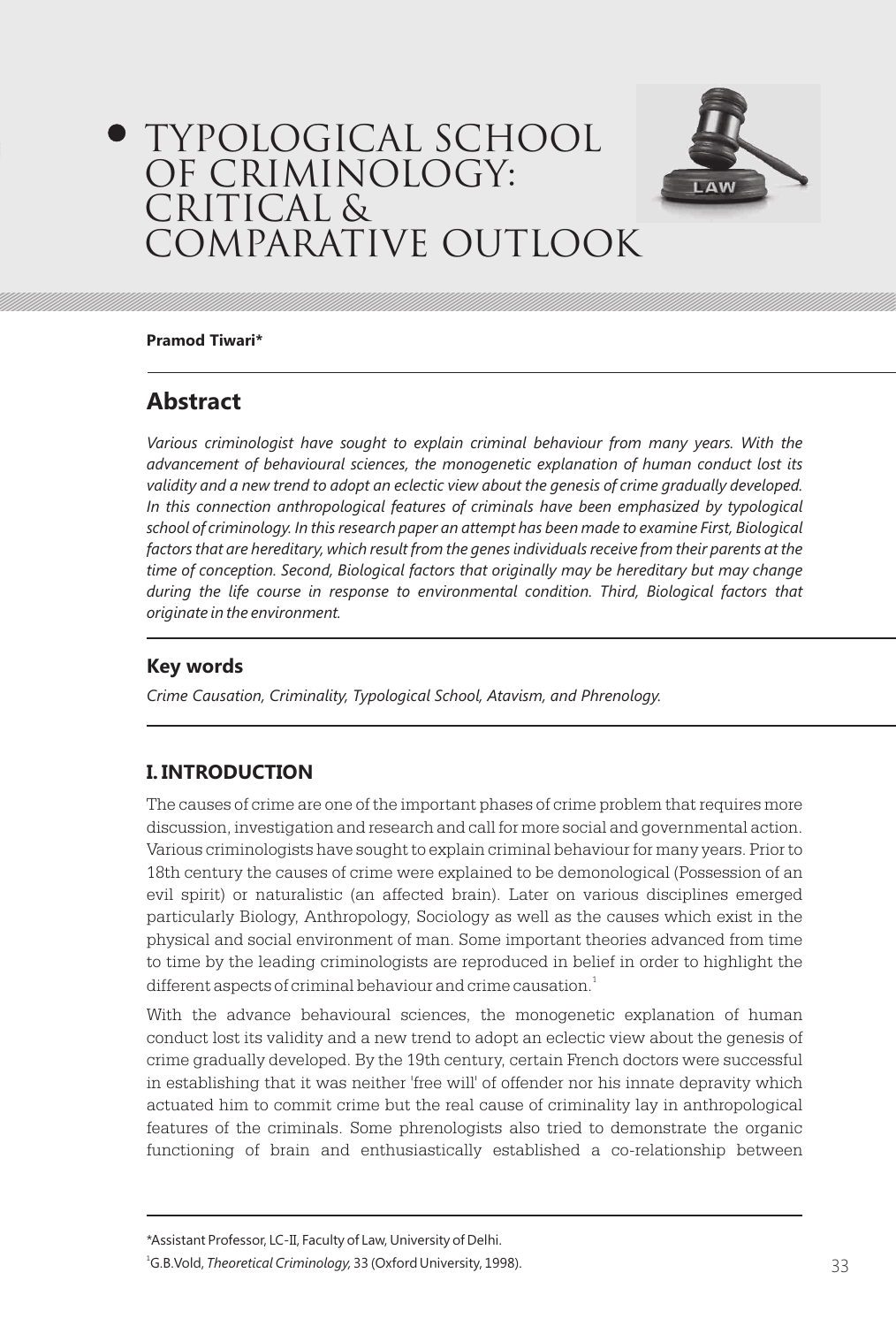criminality and the structure and functioning of brain. This school is named as Positive School, Italian School, Scientific School and Biological theory of crime causation.

Modern biological theories in criminology do not argue for biological determinism, rather, these theory argue that certain biological characteristics increase the probability that individuals will engage in certain types of behaviours such as violent or anti-social behaviours, that are legally defined as criminal. In this research paper an attempt has been made to examine. First, Biological factors that are hereditary, which result from the genes individuals receive from their parents at the time of conception. Second, Biological factors that originally may be hereditary but may change during the life course in response to environmental condition. Third, Biological factors that originate in the environment.

## **II. CHIEF EXPONENTS OF THIS SCHOOL**

| $\bullet$ | John Caspar Lavates (1741-1801)   | Physiognomy |
|-----------|-----------------------------------|-------------|
| $\bullet$ | Franz Joseph Gall (1758-1828)     | Phrenology  |
|           | John Gaspar Spurzheim (1776-1832) |             |
| $\bullet$ | Cesave Lombroso (1836-1909)       | Atavism     |
| ٠         | William Sheldon (1936)            | Somatotypes |
|           |                                   |             |

The earliest biological theories in criminology emphasized physical appearance as the distinguishing mark of the criminal. Criminals were thought be some how different, abnormal defective and therefore inferior biologically. $^{\text{2}}$ 

#### **Physiognomy**

The belief that the criminals have an unusual physical appearance goes back to ancient times. For example, Socraties was examined by a Greek Physiognomist who found that his face revealed him as brutal, sensuous and inclined to drunkenness.

In 1775 Johan Caspar Lavates (1741-1801), a Swiss Scholar and theologian, published a four volume work on physiognomy that received nearly as much favourable attention as Baccaria's work had only eleven years earlier. Lavates systematized many popular observation and made many extravagant claims about the alleged relation between facial features and human conduct.

#### **Prenology**

Where physiognomy studied the fact, phrenology studied the external shape of the skull. This concept was originally based an Aristotle's idea that the brain is the organ of the mind. Phrenologists assumed that the shape of the skull revealed the shape of the brain inside and different parts of the brain were associated with different facilities. Therefore, the shape of the skull would indicate how the mind functioned.

In 1791, the eminent European anatomist Franze Joseph Gall (1758-1828) was one of the first thinker who present systematically the idea that bodily constitution might reflect personality. His theory can be summarized in four propositions: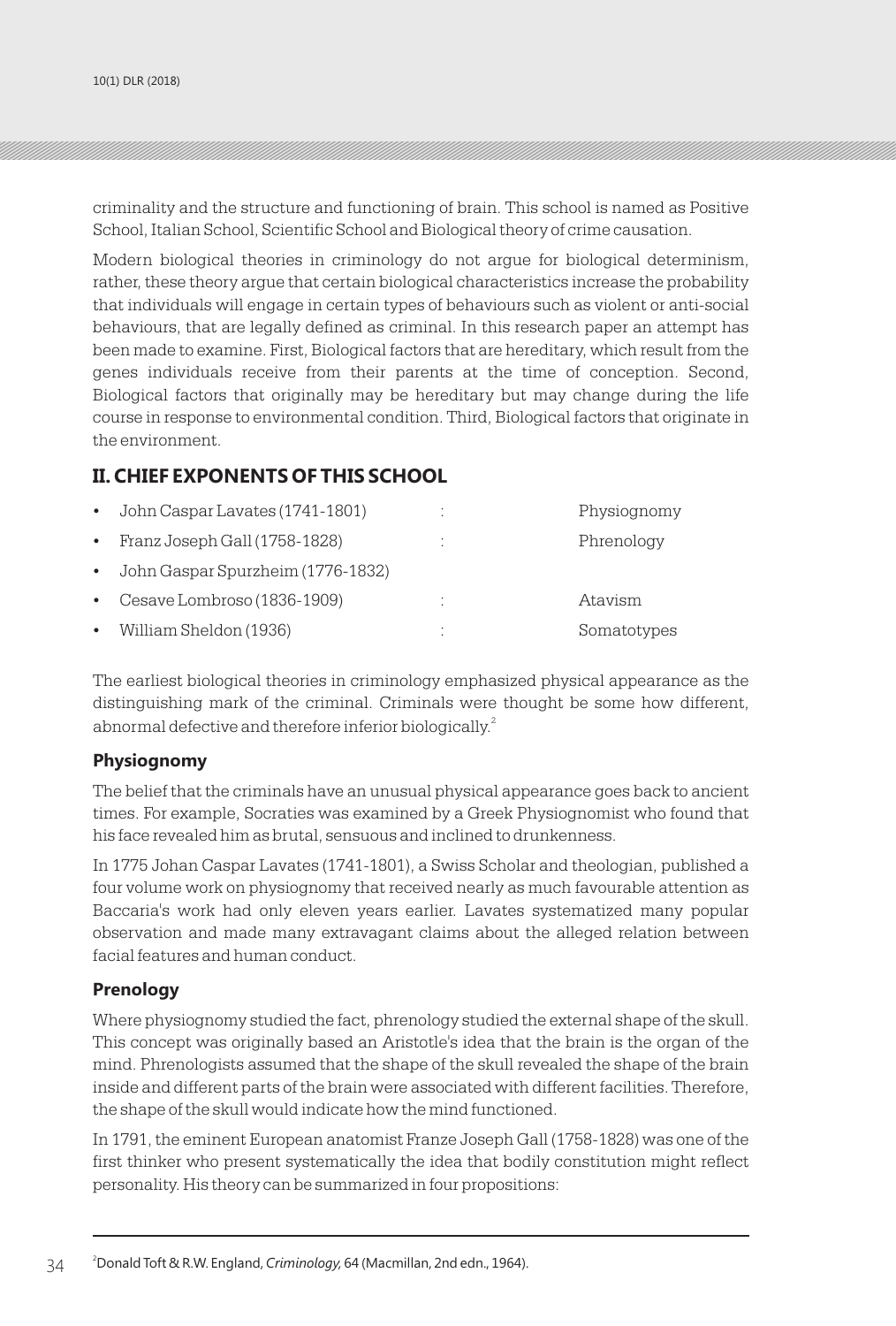

- i. The brain is the organ of the mind.
- ii. The brain consists of localized faculties or functions.
- iii. The shape of the skull reveals the underlying developed of areas within the brain.
- iv. The personality can be revealed by a study of the skull.

Gall's student and onetime collaborator, John Garpar Spurzhium (1776-1832), carried their doctrines to England and America.

Contribution of Phrenological Theory

Phrenology remains a part of popular culture today. Movies of the fictional Sherlock Holmes depict the great investigator making use of skulls inked with phrenological maps, and personality readings based upon liberal interpretations of Gall's theory are available at some country fairs, church socials, and fortune-telling booths.

## **III. ATAVISM: CESAVE LOMBROSO (1835-1909)**

### **Origin and Development**

Cesare Lombroso was a physician who became a specialist in psychiatry, and his principle career was as a professor of legal medicine at the University of Turin. He was of the pessimistic and fatalist view that a criminal is always a 'born' criminal. He was the leader of Italian school and the first statement of his theory was published in 1876 in his pamphlet entitled 'L' Uomo Delinquente (The criminal Man). In that book Lombroso proposed that criminals were biological throwbacks to an earlier evolutionary stage. Lombroso used the term 'atavistic' to describe such people. The idea of evolution itself was relatively, recent at the time, having first been proposed by Darwin in his book 'On the origin of species (1859) Lombroso himself latter modified his initial thesis.<sup>3</sup>

The real basis of Lombroso theory however, is the search of the causes of criminal behaviour. That search is based on the conception of multiple factor causation, in which some of the factor may be biological, other psychological and still others  $\,$  social. $^4$ 

Lombroso did much by way of documenting the effects of many of these factors. As his thinking changed over the years, he looked more and more to environmental rather than biological factor. This change and growth of his thinking was evidenced by the increase in the number of pages in successive edition of 'L' Uomo delinquente'. In its first edition in 1876, Lombroso required 252 pages to explain his theory of evolutionary atavism as the causes of crime. 20 years later in the 5th edition of his book, he needed over 1900 pages to include all the items that appeared to be related to crime causation. Those included such things as climate, rainfall, the price of grain, sex and marriage customs, criminal laws breaking practices, national traffic policies. Lombroso's last book 'Crime, its causes and remedies' includes discussion of many factors related to crime causation of which by far the largest number are environmental rather than biological. In this way he accepted the quetatet and Guerrey explanation of crime causation. $^{\mathrm{5}}$ 

Lombroso's latter, more mature thought therefore included many factors other than the

3 Sutherland & Cressey, *The Principle of Criminology,* 55 (6th ed).

<sup>4</sup> *Ibid.*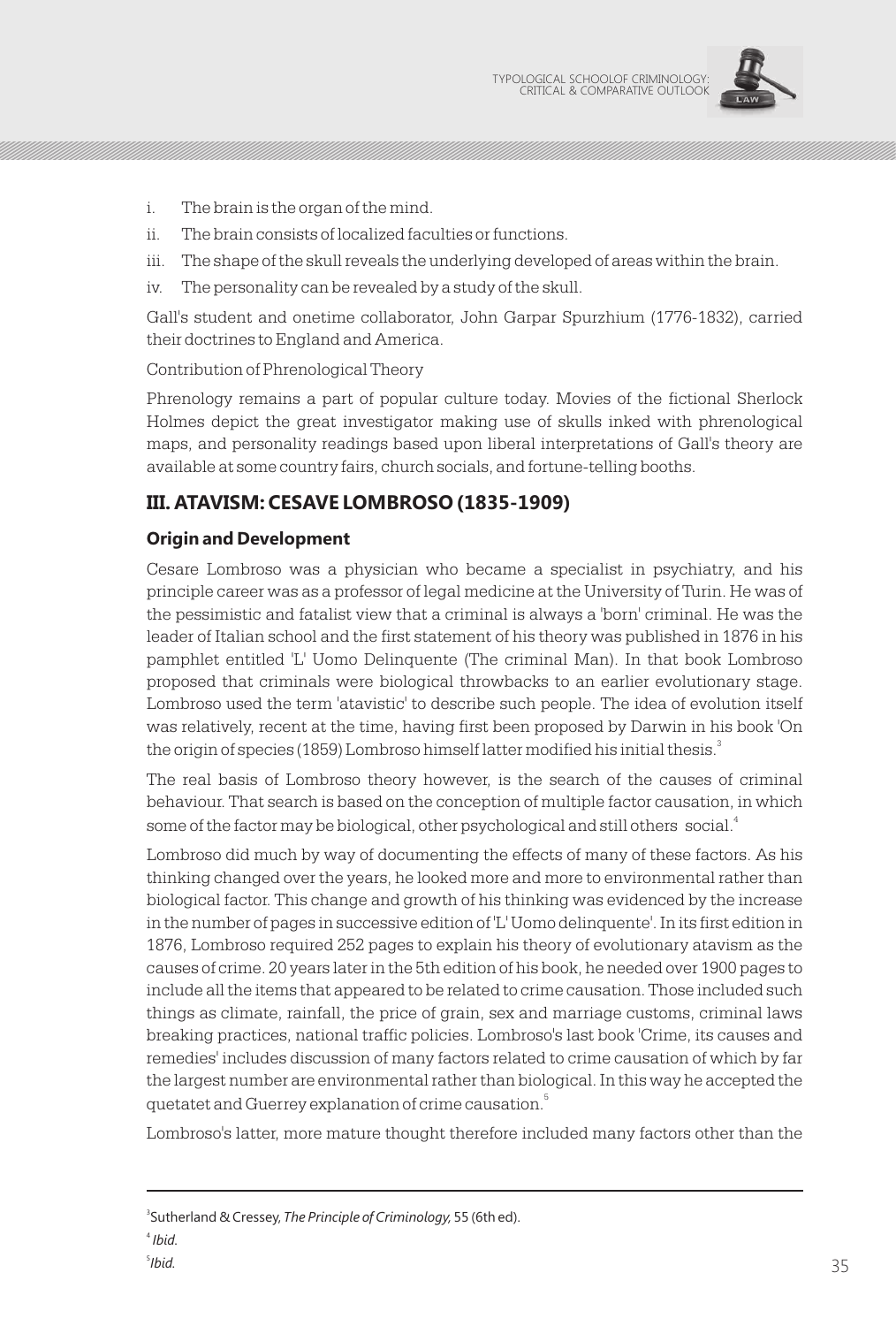physical or anthropological. He maintained that there are three major classes of criminals.

- Born criminal: to be understood as atavistic reversions to a lower or more primitive evolutionary form of development and thought to constitute about one third of the total number of offender.
- Insane criminal: idiots and those afflicted with general paralysis, dementia, alcoholism, epilepsy or hysteria and
- Criminaloids: a large general class without special physical characteristic or recognizable mental disorder, but whose mental and emotional make-up are such that under certain circumstances they indulge in vicious and criminal behaviour, 6 e.g. habitual, passionate, occasional criminal etc.

#### **IV. CENTRAL THESIS OF THE LOMBROSIAN THEORY**

As far Lombroso, his belief was that the presence of certain physical characteristics frequently found in criminals, afforded grounds for treating the criminals as an anthropologic type. Lombroso adopted the objective and empirical approach to the study of criminals through his anthropological experiments. After an intensive study of criminals through his patients and latter on of criminals, he came to the definite conclusion that criminals were physically inferior in the standard of growth and therefore developed a tendency of criminology. Limited extent Lombroso did accept the effect of environment, society, education, parental factors etc. as the causes of criminality.

#### **Lombroso's View Regarding Environmental Effect on Crime**

As in the head of origin and development this effect has already been discarding. However, considering the two hemisphere, Lombroso again found that summer had the greatest number of revolutions, as does crime. Following Lombroso, Enrico Ferri published a study in a German magazine entitled "Das Verbrechen in Siner Abhangigkeit Vom Jahrlichen Temperature Wechsel", in which he says that in month of June sex offences are maximum in France. $^7$ 

It must however be stated that at the latter stage Lombroso himself was convinced about the futility of his theory of atavism and therefore extended his theory of determinism to social as well as economic situation of criminals. Thus he was positive in method and objective in approach which subsequently paved way to formulation of multiple causation theory of crime by sociologists.<sup>8</sup>

#### **9 Lombroso's View Regarding Parental Factor on Criminality**

Another method for determining the effects of heredity on criminality is to study the records of adopters. Researchers found that the adoptee's probability of being convicted of a crime was influenced by the number of court convictions of their biological parents,

<sup>6</sup> *Ibid.*

<sup>7</sup> Vonting, "Crime Causation", *Journal of Criminal Law, Criminology and Police Science,* 43 (1952-53), p. 53. 8 *Ibid.*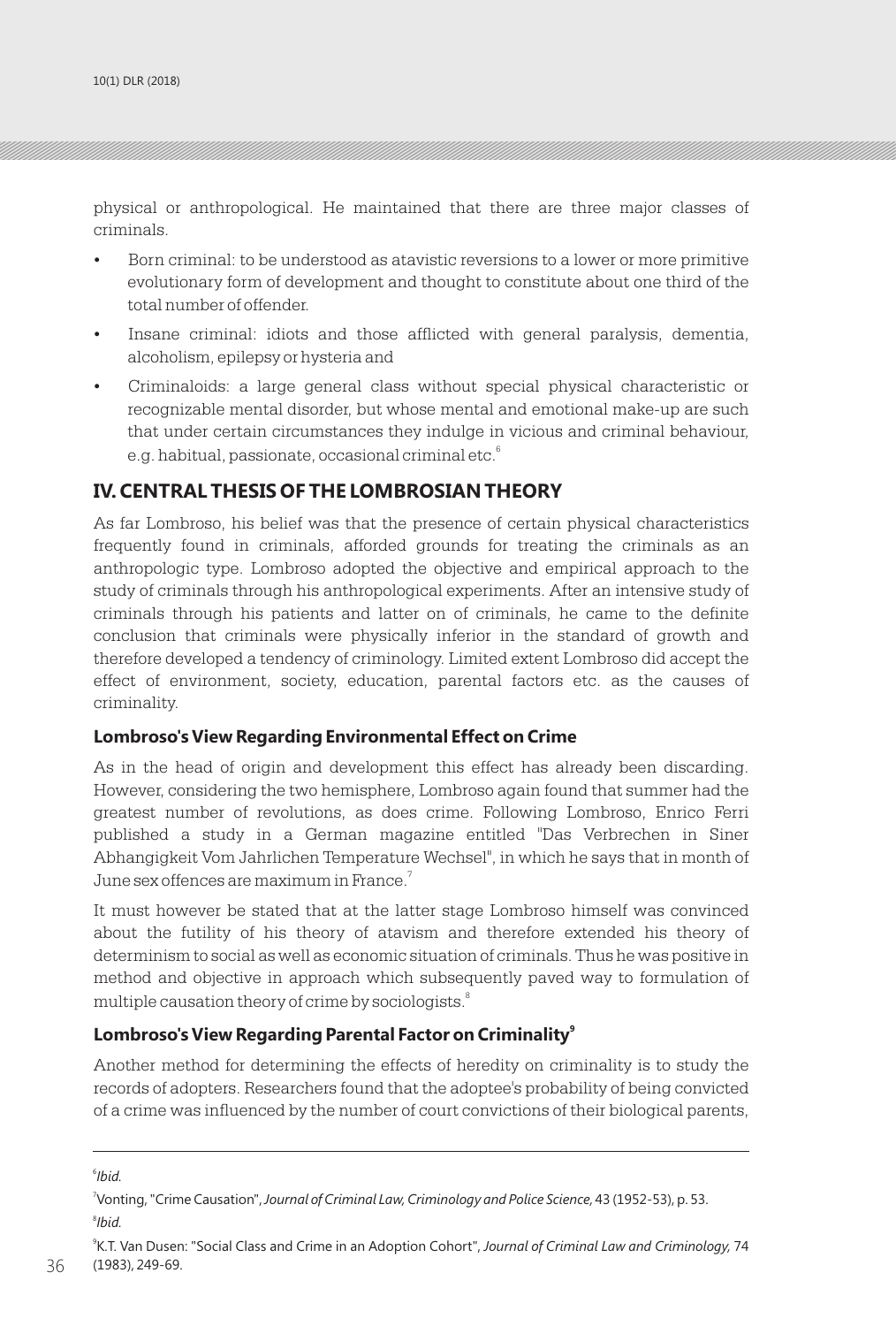

but not their adoptive parent. Later re-analysis of the same data found that the socioeconomic status of adoptive and biological parents and the personality disorder of biological parent and the number of placement before final adoption all influenced adoptee convictions.

#### **<sup>10</sup> Fore Runners to Lombroso**

- Homer: The Greek epic poet Homer described thersites as an ugly and deformed person with harsh hair and a pointed head.
- Aristotle: Recognized the physiognomic signs of habits, vices and crimes inferior acts. He further generalized that criminals are less sensitive to pain and therefore they have little regard for the sufferings of others.
- Samudrika Lakshman: Indian scholar of the view that the character of person could be found by an examination of factors such as height, voice, weight, blood etc., was perhaps the fore runner of Lombrosian's idea.

Cesare Lombroso was of the view that criminals could be recognized by certain stigmata and anomalies. The atavistic and degenerative stigmata enumerated by Lombroso are as follows:

Asymmetrical cranium, Long lower jaw, A defective or flattened nose often w/o bony skeleton, Scanty beared, Low sensitivity to pain, A receding forehead, Projecting/ voluminous ears, Cold fixed and glassy eyes, A thin upper lip, Epilepsy, Skin that is pale and wrinkled, Teeth (morals undeveloped, wisdom teeth absent, canine teeth overdeveloped), Excessive length of arms and Supernumeracy fingers / toes.

The "criminal type" claimed Lombroso, could be recognized by the possession of at least five of these stimata Lombroso was of the view that physical anomalies and stigmata do not in themselves cause crime, rather they identify the personality which is predisposed to criminal behaviour.

According to Lombroso the 'term' is not confined only to a legally confined criminal but include any person who is potentially a criminal and who possesses the characteristics of the criminal type. Thus he is concerned not only with criminals in law but also with the anthropological criminals. He was of the view that because of their personal natures, such persons (with the anomalies and stigmata) can not refrain from crime unless the circumstances of life are unusually favourable.

#### **Lombroso's Modified Views**

Lombroso after further research and in the wake of heavy criticism, himself admitted that in perhaps two criminals out of three, environmental factors may be important.

#### **Lombroso's Contribution**

Following scholars who made post-Lombrosian research and agreeing with Lombroso, *viz.*:

Prof. Ernest Hooton: He after his research concluded that there is unduly large proportion of very short fat men among sex offenders, and an excess of tall, slender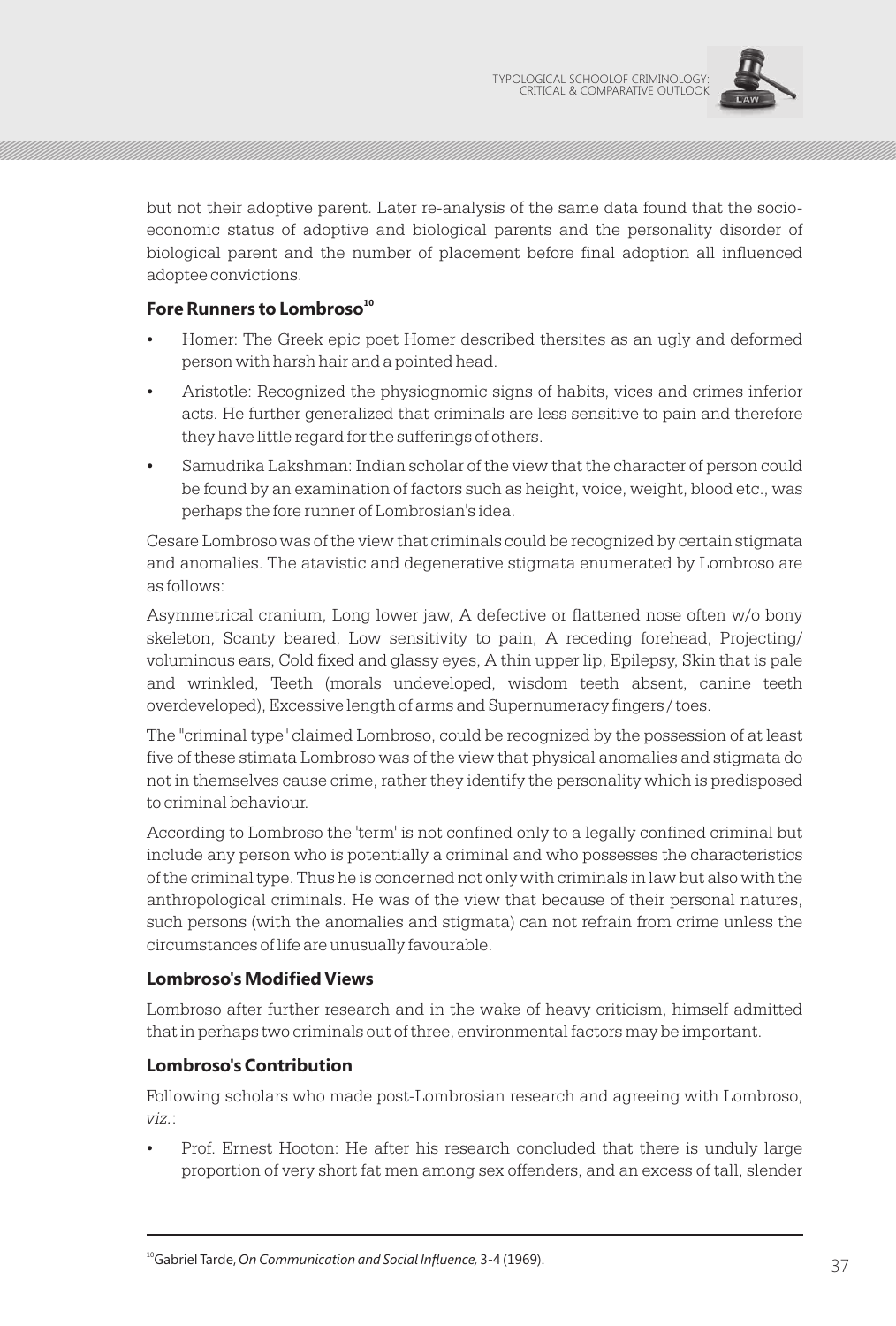men among murderers. Thus he agreeing with the idea of Lombroso that a particular physical constitution makes a particular type of 'Criminal man'.<sup>11</sup>

- Prof. J. Lange: He studied the criminal behaviour of twins and concluded that both members of identical twins take to crime; further the crime committed were identical or similar. Thus, heredity or inborn traits did play a role in making-up of the criminal personality.<sup>12</sup>
- J. Trenaman's: report on army offenders showed them to be generally inferior to the normal army intake as regards both height and weight.  $^{\rm 13}$
- T. Ferguson: found some physical inferiorities among juvenile delinquents as compared to non-delinquents.<sup>14</sup>
- Hans Von Henting: Red hair was classified by Lombroso as one of the stigma in degeneracy, and presented name evidence to the effect that American outlaws were red-haired to an unusual extent.<sup>15</sup>
- William Sheldon: "Somatotypes" The last of the famous constitutional theorists was William Sheldon (1893-1977) Sheldon studied 200 juvenile delinquents between the age of 15 to 21 at the Hayden Goodwill Institute in Boston, Massachusetts, and decided that the young men possessed one of three somatotypes (or body types).<sup>16</sup>

The types of bodies described by Sheldon were :

- a. Endomarphic : relative predominance Viscerotonic: General relaxation of muscle, bone and connective tissue.  $\qquad \qquad$  of body, a comfortable person,
- b. **Mesomorphic**: having a soft roundness **Somotonic**: active, dynamic throughout the various regions of the person; walks, talks, gestures body, short tapering limbs, small bones assertively; behaves aggressively. and soft smooth velvety skin.
- c. Ectomorphic : relative predominance Cerebrotonic : an introvert, full of skin and its appendages, which include of functional complaints, the nervous system; delicate body; small, allergies, skin thoubles, sensitive delicate bones; droopy shoulders; to nosie and distractions; shrinks small face, sharp nose; fine hair, from crowds. relatively little body mass and great surface area.

#### **Physique Temperament**

loves soft luxury, but still essentially an extrovert.

<sup>11</sup>Katherine S. Williams, *Text Book on Criminology* (1st Indian reprint 2001), pp. 147.

- $12$ *Ibid.*
- <sup>13</sup>*Ibid.*
- <sup>14</sup>*Ibid.*
- $15$ *Ibid.*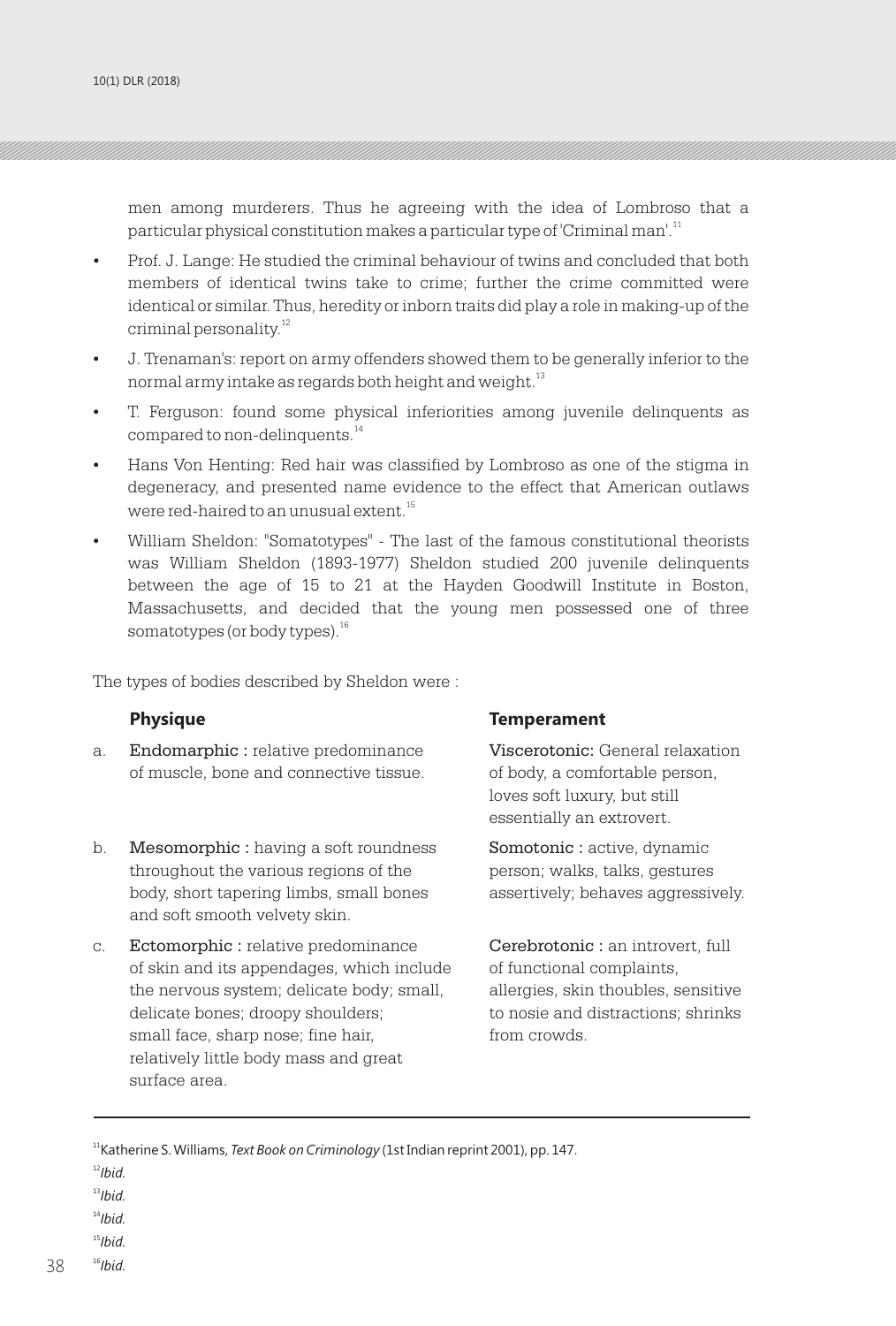

Although he wrote that each somatotypes was possessed of a characteristic personality, Sheldon believed predominantly mesomorphic individual were most prone to aggression, violence and delinquency.

#### **Lombroso's Criticism**

The findings of Lombroso were seriously challenged, around the turn of the century, by some medico-statistical study and other studies as well of a considerable merit, viz: Charles Goring; He studied some english prisoners with normal persons of society in 1910 and published his finding in his work 'The English Convict'. The results were distinctly contrary to the Lombrosian finding:

Goring and his associates spent 12 years making greatly detailed study of 3000 prisoners. These studies included measurement in almost infinite detail of certain physical features of the prisoners, and he worked out co-relation between figures obtained from one group of prisoners and corresponding figure obtained from each of several other groups. There were no striking differences to be found between those of one group and those of anothers. The evidence for the criminal 'physical type' based on anthropometric data relating to skull and face and based too upon certain descriptive data concerning facial and other features, is nothing. No such physical characteristics can be accepted as sign of criminal or any other sub-group of criminals.  $^{\rm 17}$ 

In addition, Goring found that "weakmindedness", was probably most important factor in criminality. His finding also pointed to the fact that social conditions had very little to do with criminality". This work of Goring a model of research in criminology, though its finding on "weakmindness" and social influence are questionable. $^{18}$ 

- Edwin H. Sutherland: "The Lombrosian school by shifting attention from crime as a social phenomenon to crime as an individual phenomenon, delayed for 50 years the work which was in progress at the time of its origin and in addition made no lasting contribution of its own."<sup>19</sup>
- Gabriel Tarde (1834-1909): He believed that crime was essentially imitative behavious and that it developed throughout life. Though Trade did not present sufficient data to back up his beliefs his arguments were appealing to the people who uncomfortable with Lombrosos's biological determinism.<sup>20</sup>
- Fatalistic Approach: If theory of Lombroso is accepted then, it follows that what is inborn is incorrigible and that is the reason why Lombroso is in favour of capital punishment. The net effect of Lombrosian thesis is that the effort of the priest, judge and social reformer are wasted on any criminal for he is a born criminal, and therefore incorrigible. This is a fatalistic approach and deserves criticism.<sup>21</sup>

<sup>17</sup>N.V. Paranjape, *Criminology, Penology & Victimology, 48* (Central Law Publication, 10th ed.).

- <sup>18</sup>*Ibid.*
- <sup>19</sup>*Ibid.*

<sup>20</sup>*Ibid.*

 $^{21}$ *Ibid*